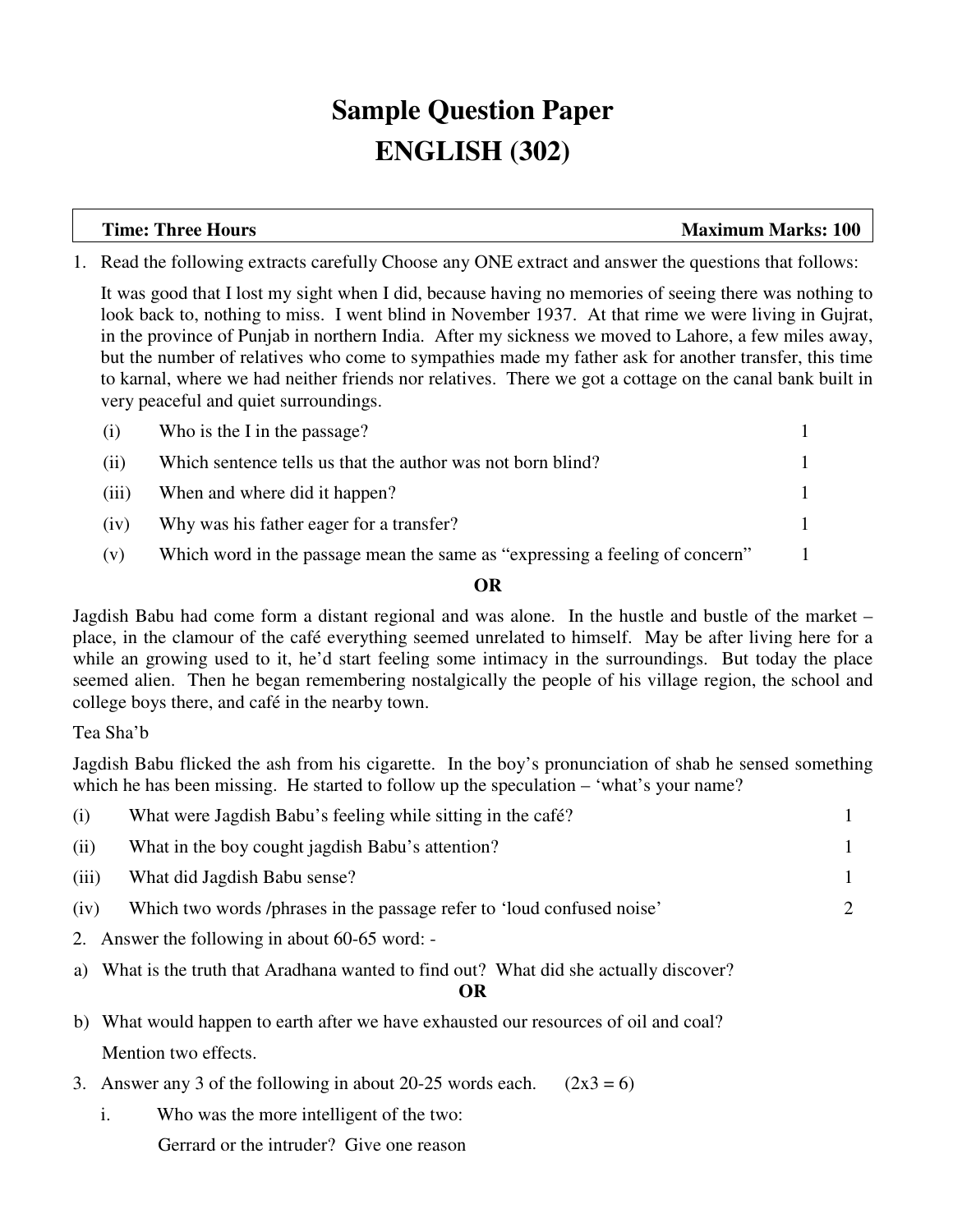- ii. What would have happened to Sunil Gavaskar if he did not have a hole in his ear lobe?
- iii. According to Nehru what is the conflict we face today?
- iv. Most wild animals avoid human being. Why did the tiger come straight at Baldeo?
- v. In 'Father, Dear Father' why did Rahul write the letter?

4. Answer the following questions in about 20-25 words each:  $-(2x2 = 4)$ 

- a) Who did the scorpion sting? How did the victim react?
- b) In the poem "where the mind is without fear" what kind of 'a heaven of freedom' did the poet imagine for his country?
- 5. (a) Use the correct form of the verbs given in brackets: (5)

| This box | (weigh) a lot. If                                                                                                                                                                                                                                                                                                                                                                                                             |  | (be) too heavy for me to |  |
|----------|-------------------------------------------------------------------------------------------------------------------------------------------------------------------------------------------------------------------------------------------------------------------------------------------------------------------------------------------------------------------------------------------------------------------------------|--|--------------------------|--|
| lift. I  | just $\frac{1}{\sqrt{1-\frac{1}{\sqrt{1-\frac{1}{\sqrt{1-\frac{1}{\sqrt{1-\frac{1}{\sqrt{1-\frac{1}{\sqrt{1-\frac{1}{\sqrt{1-\frac{1}{\sqrt{1-\frac{1}{\sqrt{1-\frac{1}{\sqrt{1-\frac{1}{\sqrt{1-\frac{1}{\sqrt{1-\frac{1}{\sqrt{1-\frac{1}{\sqrt{1-\frac{1}{\sqrt{1-\frac{1}{\sqrt{1-\frac{1}{\sqrt{1-\frac{1}{\sqrt{1-\frac{1}{\sqrt{1-\frac{1}{\sqrt{1-\frac{1}{\sqrt{1-\frac{1}{\sqrt{1-\frac{1}{\sqrt{1-\frac{1}{\sqrt{$ |  |                          |  |
| now he   | (weigh) it to see how much postage it                                                                                                                                                                                                                                                                                                                                                                                         |  | (need)                   |  |

(b) Combine the following sets of sentences into single sentences-each using the world given in

brackets: (5)

i) I won't return my book to the library.

I will finish my research project first (until)

ii) She was wearing a beautiful black sari. Her brother gave it to her. (which)

iii) Many people don't drink coffee. Many people him to paint the house. (Whom)

iv) It was still hot in the room. I had turned on the air-conditioner. (although)

- 6. Do as directed
	- i) I' am going away tomorrow, mother', he said (change into indirect)
	- ii) Who put salt in my coffee?' He thundered. (change into indirect)  $2 \pi$
	- iii) People didn't build Rome in a day. (change in to passive)  $1$
- 7. Write a paragraph of about 100 words on any one of the following: 6
	- i) A day spent alone about with your grand –mother.
	- ii) A handicapped beggar standing at a crossing.
	- iii) The description of your lost scooter to the local police station.
- 8. Your are Rajat Sharma / Anita Talwar. Write a letter to your employer asking for a two-day casual leave to attend the weeding of your cousin who is in a different town.

# **OR**

Wanted – an efficient secretary with pleasing manners for Bharat Motors.

Knowledge of computers and fluency in English essential. Attractive salary. Apply within 10 day to P.O. Box No. 450

You are Jaya Singh / Anil Biswas. Apply for post of secretary giving the necessary details. (8)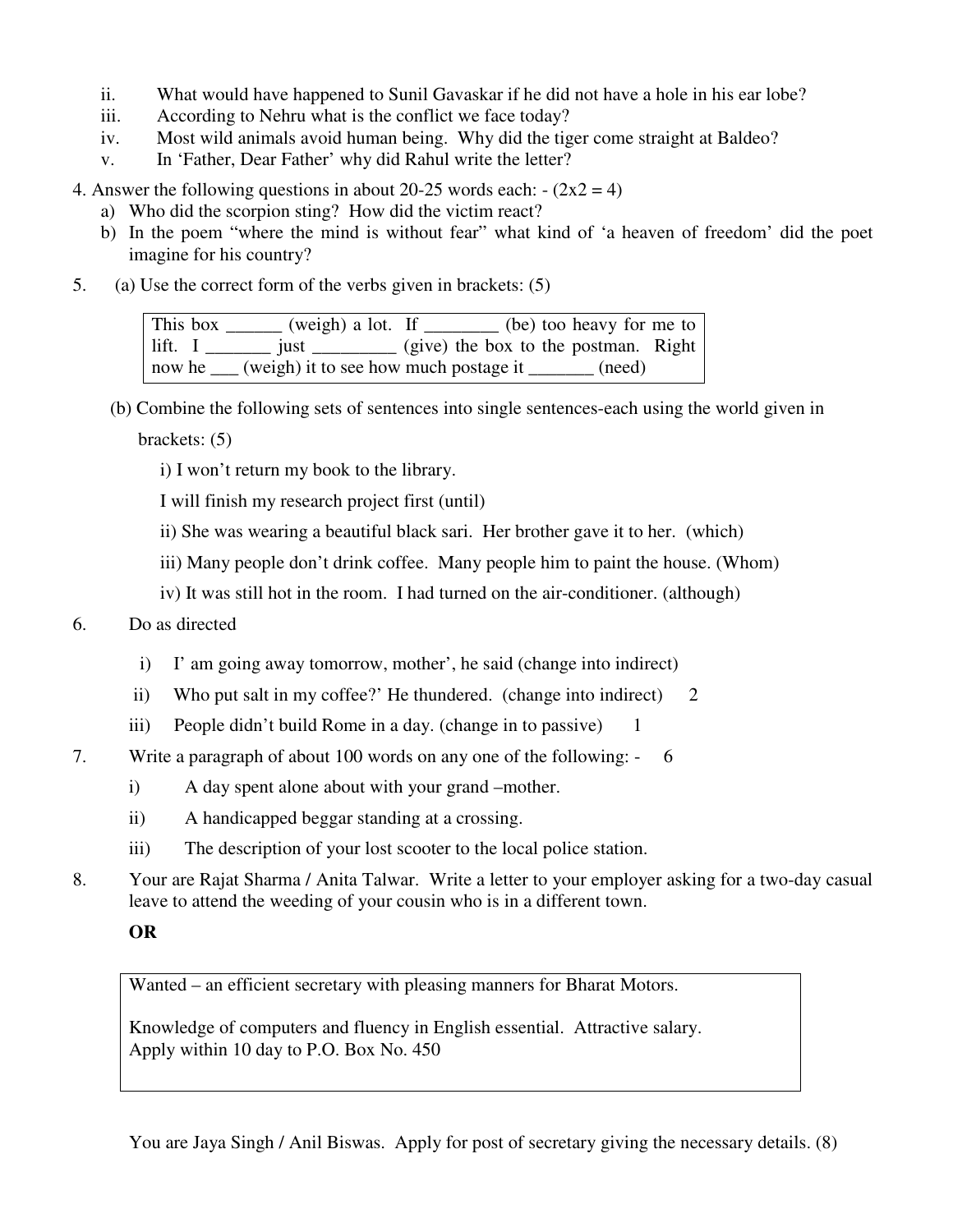9. On the basis of your reading of the passage given below make notes on it using heading and sub. headings. Also, use recognizable abbreviations wherever necessary. (6)

 The work of the heart can never be interrupted. The heart's job is to keep oxygen – rich blood flowing through the body. All the body's cells need a constant supply of oxygen, especially those in the brain. The brain cells live only four to five minutes after their oxygen is cut off, and death comes to the entire body.

 The heart is a specialized muscle that services as a pump. This pump is divided into four chambers connected by tiny doors called valves. The chambers work to keep the blood flowing round the body in a circle.

 Hearty diseases can result from damage to the heart muscle, the valves or the pacemaker. If the muscle is damaged, the heart is unable to pump properly. If the valves are damaged, blood cannot flow normally and easily form one chamber to another, and if the pacemaker is defective, the contractions of the chambers will become will un – co-ordinated.

 Until the twentieth century, few doctors dared to touch to touch the heart. In 1953, all this changed. After twenty years of work, Dr. John Gibbon of USA had developed a machine that could take over temporarily from the heart and lungs. Blood could be routed through the machine, bypassing the heart so that surgeons could work inside it and see what they were doing. The era of open heart surgery had begun.

10. The following passage has 6 mistakes. These mistakes are of spelling, wrong use of word and incorrect grammar. Spot the errors and write the correct forms. One is done for you. (5)

Learning a language proper is very important. The vocabulary basic of English in not very large and only about a thousand word are required to speak it quit good. But the most word you know, the more ideas you can express and the more precise you can be about there exact meaning.

|         | <b>ERROR</b> | <b>CORRECT FORM</b> |
|---------|--------------|---------------------|
| eg: $-$ | Proper       | Properly            |
|         |              |                     |
|         |              |                     |
|         |              |                     |

11. Read the passage and answer the questions: (10)

Alexander is famous for having treated women with respect. The clearest example of his regard for women took place when he defeated the Persian forces. The Persian King Darius III fled for his life. He departed in such a haste that the royal entourage, including his family (which he had brought to the front lines) was left behind.

After his great victory, Alexander was astounded when he saw the quarters that were left behind on the battlefield by the Persian King.

There were huge piles of gold and silver. Even daily implements were made of gold. There was a magnificent bath tub and luxurious beds.

And the Persian king's family, his elderly mother, the queen, and his two daughters were there as well.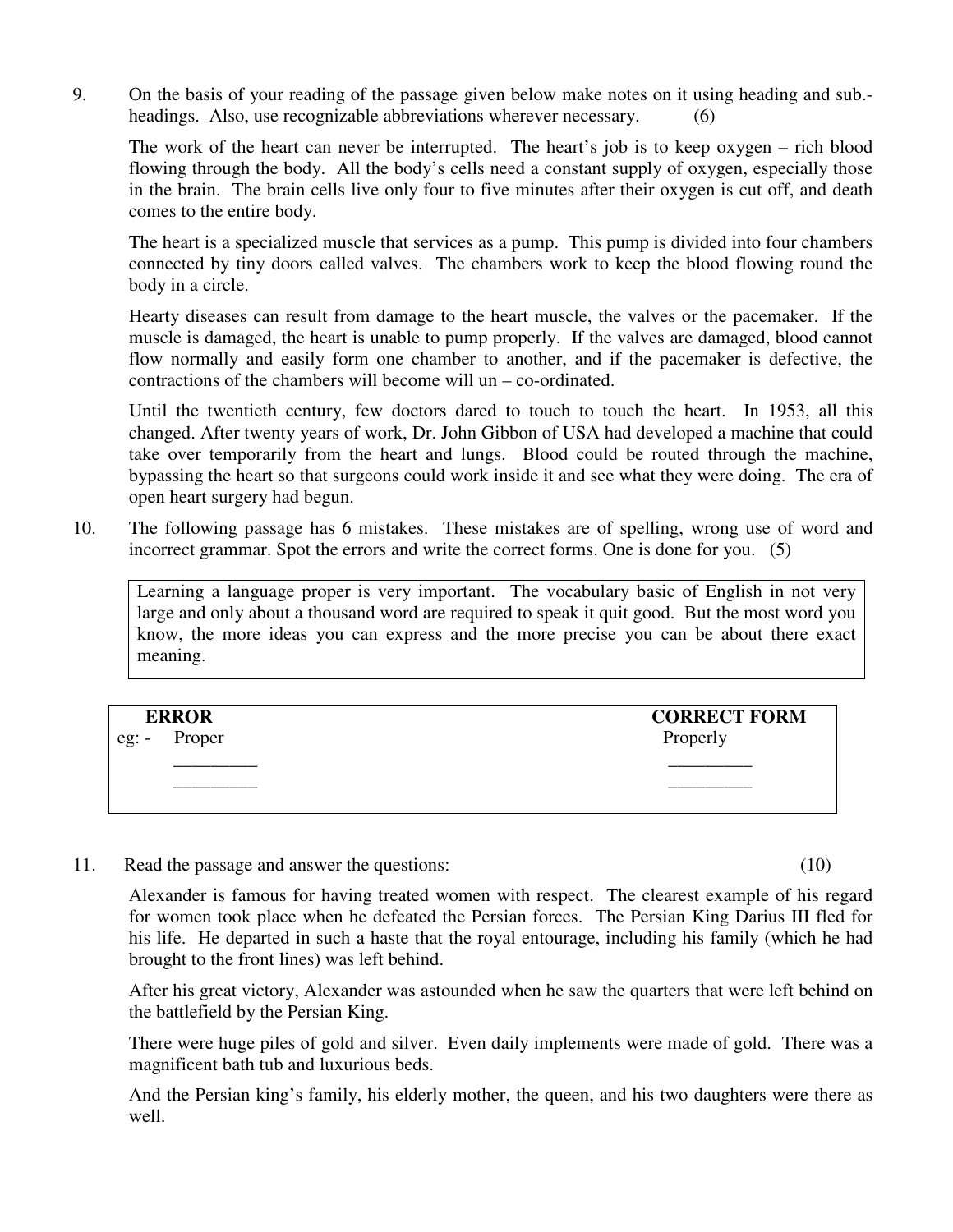According to the custom of the times, Alexander could have done his worst to these women and no one would blink an eye. Naturally, the women were in the deepest depths of terror and despair.

But Alexander was an honorable person. He immediately had the message conveyed to the women that Darius had escaped with his life; that he, Alexander, would not harm them; and that they would continue to receive the same treatment and protection they had under their own king.

He made every effort to lighten their sense of anxiety and indignity at being taken prisoners. He gave them an allowance bigger than an allowance bigger than they had before.

The old queen mother was so grateful for Alexander's kind treatment that she grew to love and respect him with all her heart. So much so that years later, which he passed away she died of sorrow.

When Persian king heard of the consideration that Alexander had shown to his family, he is said to have proclaimed, "No one deserves to inherit my throne more than Alexander."

| Why as Alexander astounded?      |  |  |  |  |  |  |  |                                                                                                                                                                                                                                                                                                                                    |  |  |  |
|----------------------------------|--|--|--|--|--|--|--|------------------------------------------------------------------------------------------------------------------------------------------------------------------------------------------------------------------------------------------------------------------------------------------------------------------------------------|--|--|--|
| $\mathbf{D}^*$ 1 $\pm$ 1 $\pm$ 1 |  |  |  |  |  |  |  | $\mathbf{1}$ $\mathbf{1}$ $\mathbf{1}$ $\mathbf{1}$ $\mathbf{1}$ $\mathbf{1}$ $\mathbf{1}$ $\mathbf{1}$ $\mathbf{1}$ $\mathbf{1}$ $\mathbf{1}$ $\mathbf{1}$ $\mathbf{1}$ $\mathbf{1}$ $\mathbf{1}$ $\mathbf{1}$ $\mathbf{1}$ $\mathbf{1}$ $\mathbf{1}$ $\mathbf{1}$ $\mathbf{1}$ $\mathbf{1}$ $\mathbf{1}$ $\mathbf{1}$ $\mathbf{$ |  |  |  |

ii. Pick out words /phrases describing the luxurious items in King Darius's quarters. (2)

- iii. What was the cause of women's deep despair? (1)
- iv. What assurance did Alexander give to these women? (1)
- v. What did Alexander do to make them feel secure and comfortable? (1)
- vi. Which line in the passage indicate that the old queen mother loved him with all her heart? $(1)$
- vii. Quote the relevant part of the text to show that Alexander had really captured the heart of his  $\epsilon$  enemy. (1)
- viii. Pick out word form the text which mean the same on as  $-(1/2x4 = 2)$

 $Left -$ 

Tools –

 $Figure 1 -$ 

Declared –

Read the passage and answer the questions that follow: -

Sometimes people sit up in bed and shout! Some people talk in their sleep, repeating phrases they used during the day, or talk nonsense. These people rarely remember what they have said next morning.

Occasionally persons may walk while they are asleep. Sleep walkers move clumsily, bumping into furniture. Their eyes may be open but glazed, and they may mutter to themselves. Unless they ……… they rarely remember anything about it the next day. Waking up a sleep walker will not harm him.

But apart from dreaming the most common sleeping activity is snoring. Snoring usually disturbs other people but not the sleeper, although some people snore oso loudly that they wake themselves up too. The only way to stop someone is to wake them up.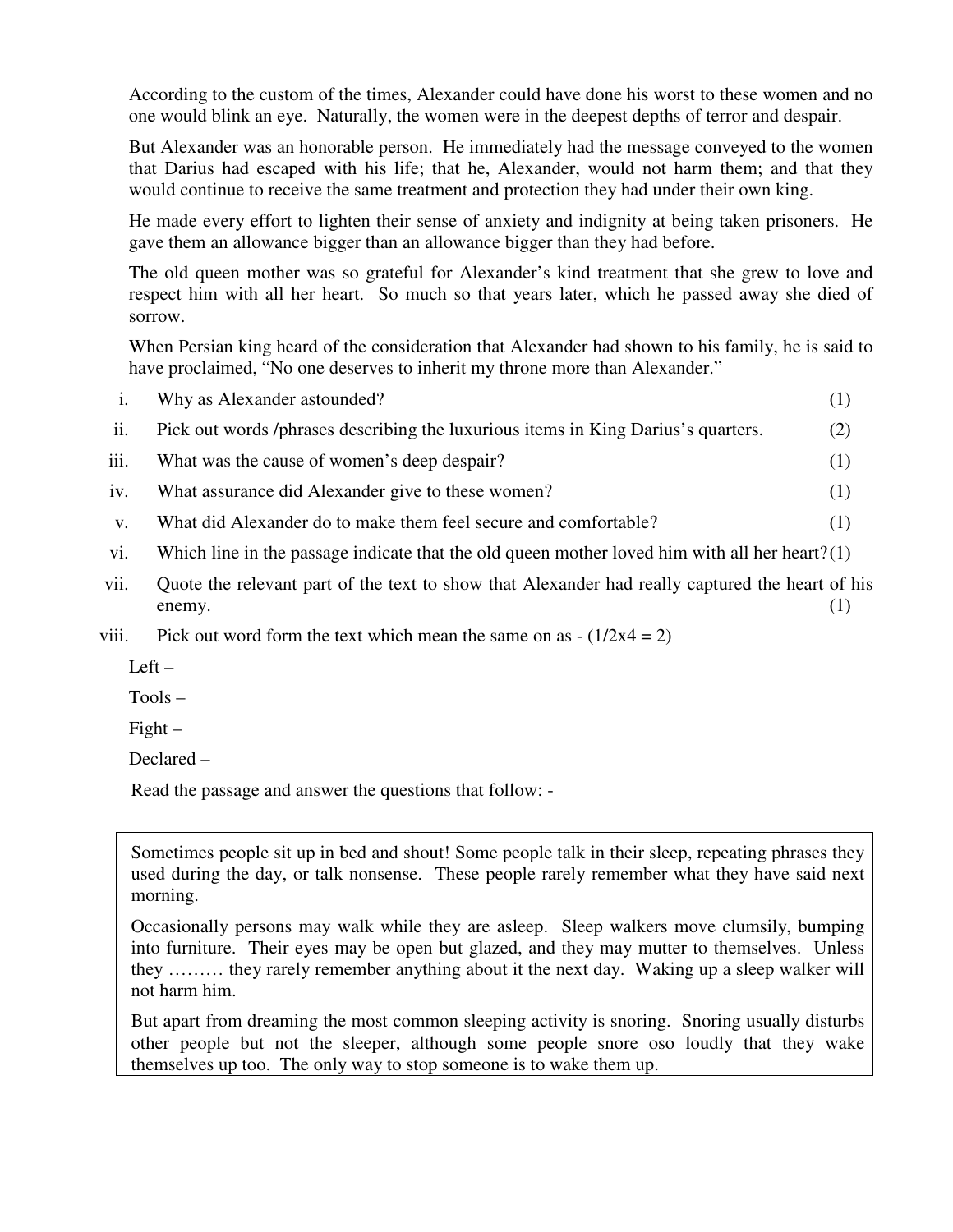- i. Name any 2 activities that people do in their sleep  $(1)$
- ii. Some people talk in their sleep. What do they say? (2)
- iii. How does a person behave while sleep walking? Give any 2 points. (2)
- iv. What happens to some people who snore very loudly? (1)
- v. How can you stop a person who is snoring?  $(1)$
- vi. What are the two most common activities a person does while sleeping? (1)
- vii. Pick out the opposite of the given words: (2)

Often –

Forget –

#### **Note :**

Attempt any one section (You will lose marks if you answer question both section)

# **ESP Receptionist**

1. Complete the dialogue by filling in the Receptionist's response.

**Receptionist :** Good afternoon Ma, am, May I help you?

**Guest :** Good afternoon. I had written to for a room .....

**Receptionist :** (ask for the name in which the request has been made)

**Guest :** My name is Dr. Anju Aggarwal.

**Receptionist** : (check booking register; ask if it is single room)

**Guest :** Yes, I did ask for a single room with attached bath.

**Receptionist** : (request registration; hand over form)

**Guest :** I'll fill in the form.

**Receptionist**: (thank for registering; direct to room no : 512)

**Guest :** 512? Right, which side would the elevators be? And can I have a porter please?

**Receptionist :** (give directions; to the left corner of reception counter; assure porter would carry luggage to the room; great and close conversation)

2. You are Malavika Menon. While on duty, you get the following message. Fill in the message form for Mr. Hari Ram Sharma and Mr. Parashar is postponed. Mr. Parashar has to attend an urgent meeting at Lucknow. Mr. Parashar would come back on 26<sup>th</sup> may. Mr. Gupta can meet Mr. Parashar on  $27<sup>th</sup>$  May. 11.30 a.m.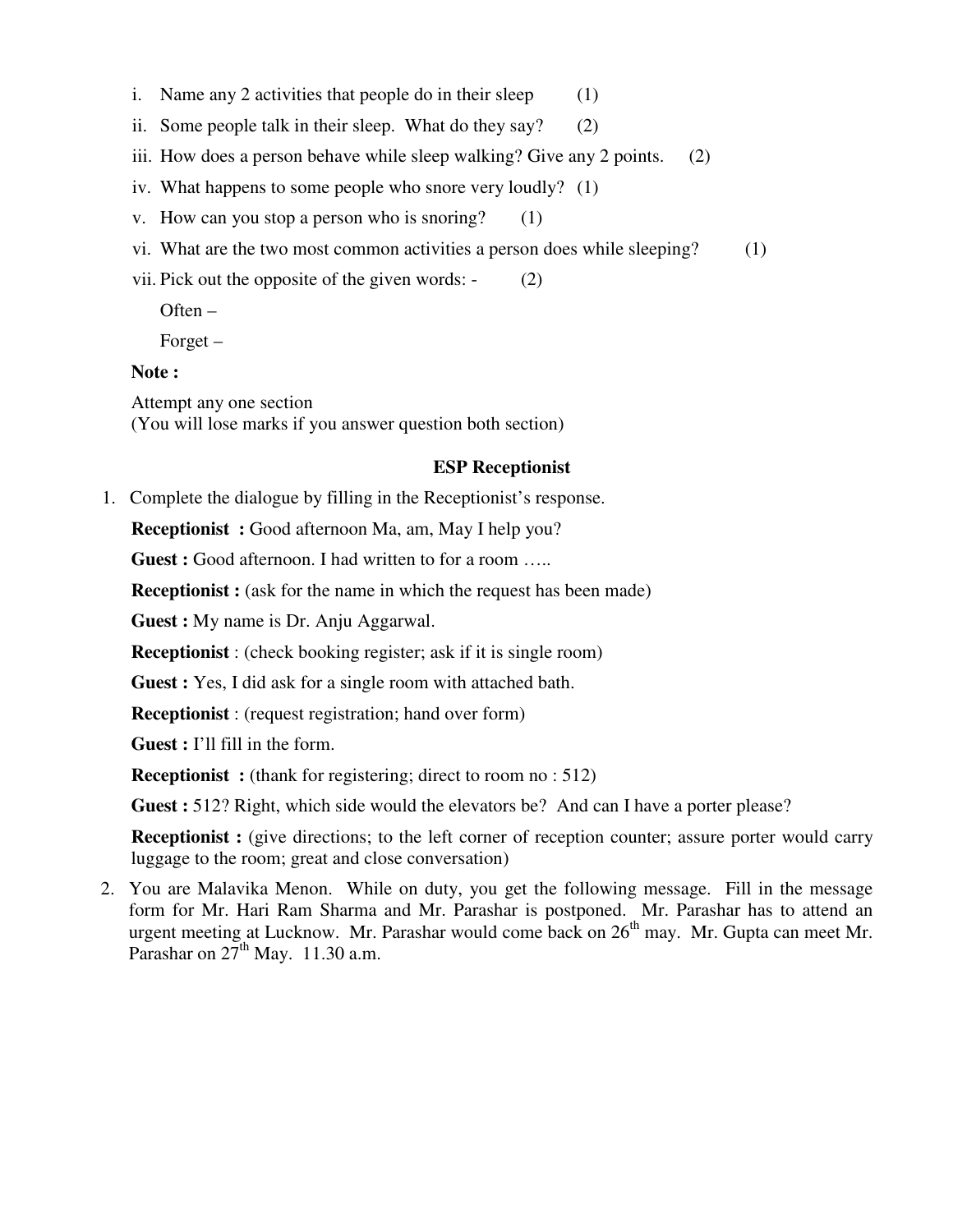**Massage Pad** 

| To                |      |          |
|-------------------|------|----------|
| Date              | Time |          |
| Mr./Miss/Mrs.     |      |          |
| <b>Of</b>         |      |          |
| Ph. No.           |      |          |
| Telephoned        |      |          |
| Was in to see you |      |          |
| Massage           |      |          |
|                   |      | Operator |
|                   |      |          |

3. You are V. Krishna Murthy from Hotel Canel view in Cochin. Yesterday, your guest in Room 230 has forgotten to return the room key while checking out. Write a letter to Mr. Arvind Chawla, of 56/10 Rajaji road, Bangalore Dairy circle, Bangalore requesting him to return the key by post. (5)

# **ESP Science**

# **1. Read the following passage and answer the questions that follow.**

Lazaro Spallanzoni was born in Italy near Modena in 1729. He studied at the University of Bologue, became a priest and eventually was placed in charge of the museum at Pavia.

It common with many scientists of his time, he studied a great number of subjects. He wanted to find out about the digestion of food and experimented first on a vomiting corw, studying what it brought up after varios lengths of time, and second on himself, swallowing bags and tubes of food in order to find out what happened to the food.

Spallanzoni liked to try out experiments done by other people to see whether his findings fitted with theirs.

In 1748 an English priest, John Needham, performed an experiment which he thought proved that organisms could be formed by spontaneous generation. Needham boiled some mutton broth and put it in a jar, taking special pains to seal the jar, so that no one would be able to say that living organisms has been brought in by the air. When he opened the jar a few days later it was full of organisms. He tried the experiment with other substances and always got the same result.

Spallanzoni respected Needham's experiments twenty years later. First he boiled seeds in water, sealed them, and opened them after a few days. He found as Needham did that they were full of life. Next he tried excluding air altogether. He took two batches of jars, sealed one batch with a blow pipe and boiled it, and left the other batch open to air. This time the first batch had very few organisms in it while the other was full of them. Now he tried boiling the flasks for half an hour, instead of for a few minutes. The result showed no organism when the flasks were opened. From these experiments Spallanzoni decided that where organism had appeared they had come form invisible eggs some of these orgasms could with stand being boiled for a short time but none could live through the prolonged boiling that Spallanzoni subjected them to.

- 1. What did spallanzoni have in common with other scientist of his time? (1)
- 2. Why did spallanzoni swellow and tubes of foods? (1)
- 3. Why did spallanzaoni repeat other people's experiments? (1)
- 4. What Needham's hypothesis? (1)